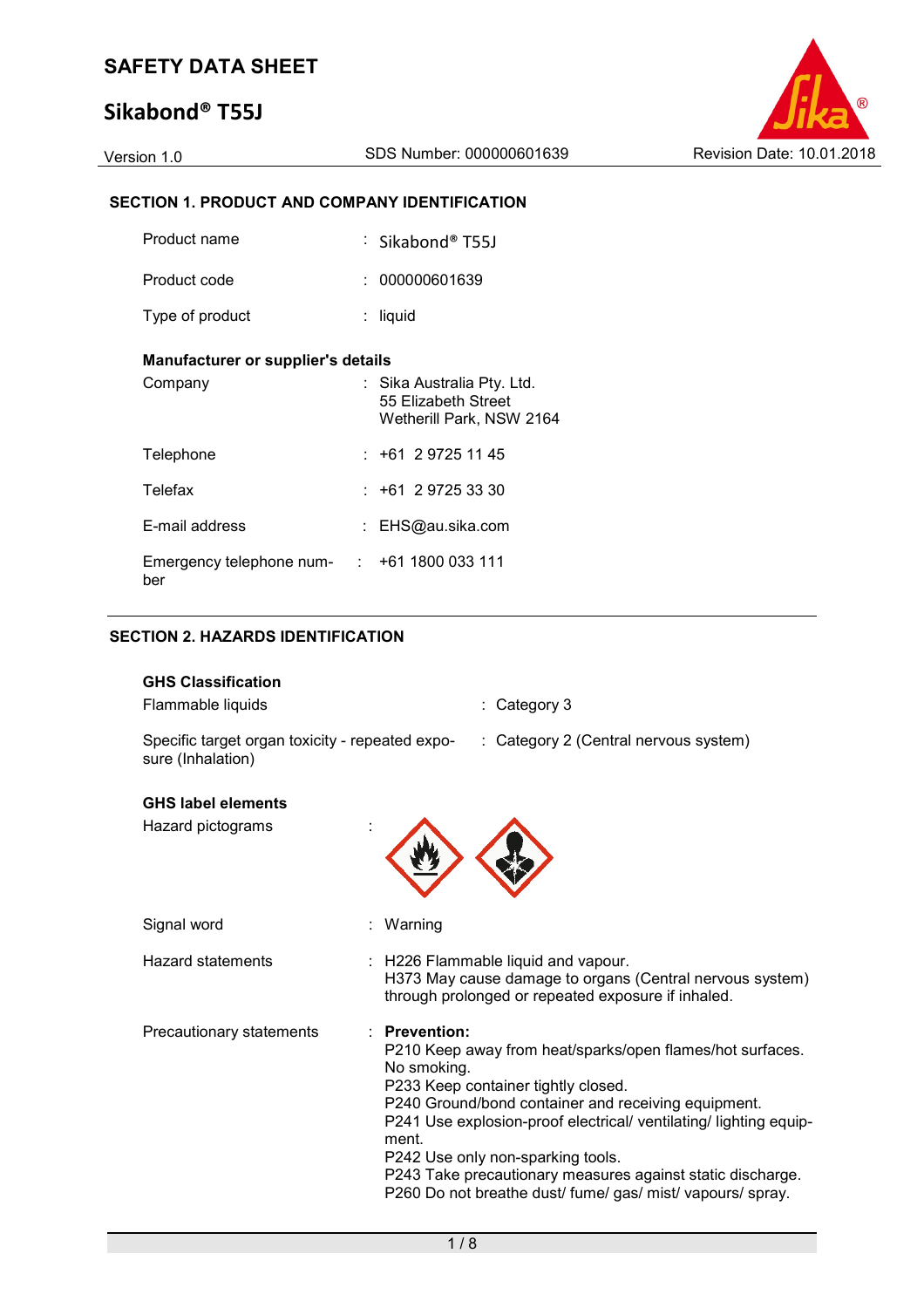# **Sikabond® T55J**

| R.                        |  |
|---------------------------|--|
| Revision Date: 10.01.2018 |  |

Version 1.0 SDS Number: 000000601639 P280 Wear protective gloves/ eye protection/ face protection. **Response:**  P303 + P361 + P353 IF ON SKIN (or hair): Remove/ Take off immediately all contaminated clothing. Rinse skin with water/ shower. P314 Get medical advice/ attention if you feel unwell. P370 + P378 In case of fire: Use dry sand, dry chemical or alcohol-resistant foam for extinction.

## **Storage:**

P403 + P235 Store in a well-ventilated place. Keep cool.

**Disposal:** 

P501 Dispose of contents/ container to an approved waste disposal plant.

### **Other hazards which do not result in classification**

None known.

### **SECTION 3. COMPOSITION/INFORMATION ON INGREDIENTS**

Substance / Mixture : Mixture

## **Hazardous components**

| I Chemical name                              | CAS-No.    | Concentration (%) |
|----------------------------------------------|------------|-------------------|
| Hydrocarbons, C9-C12, n-alkanes, isoalkanes, | 64742-82-1 | $>= 1 - 510$      |
| cyclics, aromatics (2-25%)                   |            |                   |
| aromatic polyisocyanate                      | 53317-61-6 | $0 - 1$           |
| 4,4'-methylenediphenyl diisocyanate          | 101-68-8   | $0 - 51$          |

## **SECTION 4. FIRST AID MEASURES**

| General advice                                                    | : Move out of dangerous area.<br>Consult a physician.<br>Show this safety data sheet to the doctor in attendance.                                                                                                 |
|-------------------------------------------------------------------|-------------------------------------------------------------------------------------------------------------------------------------------------------------------------------------------------------------------|
| If inhaled                                                        | : Move to fresh air.                                                                                                                                                                                              |
| In case of skin contact                                           | : Take off contaminated clothing and shoes immediately.<br>Wash off with soap and plenty of water.                                                                                                                |
| In case of eye contact                                            | : Remove contact lenses.<br>Keep eye wide open while rinsing.<br>If eye irritation persists, consult a specialist.                                                                                                |
| If swallowed                                                      | : Clean mouth with water and drink afterwards plenty of water.<br>Do not give milk or alcoholic beverages.<br>Never give anything by mouth to an unconscious person.                                              |
| Most important symptoms<br>and effects, both acute and<br>delayed | : No known significant effects or hazards.<br>See Section 11 for more detailed information on health effects<br>and symptoms.<br>May cause damage to organs through prolonged or repeated<br>exposure if inhaled. |
| Notes to physician                                                | : Treat symptomatically.                                                                                                                                                                                          |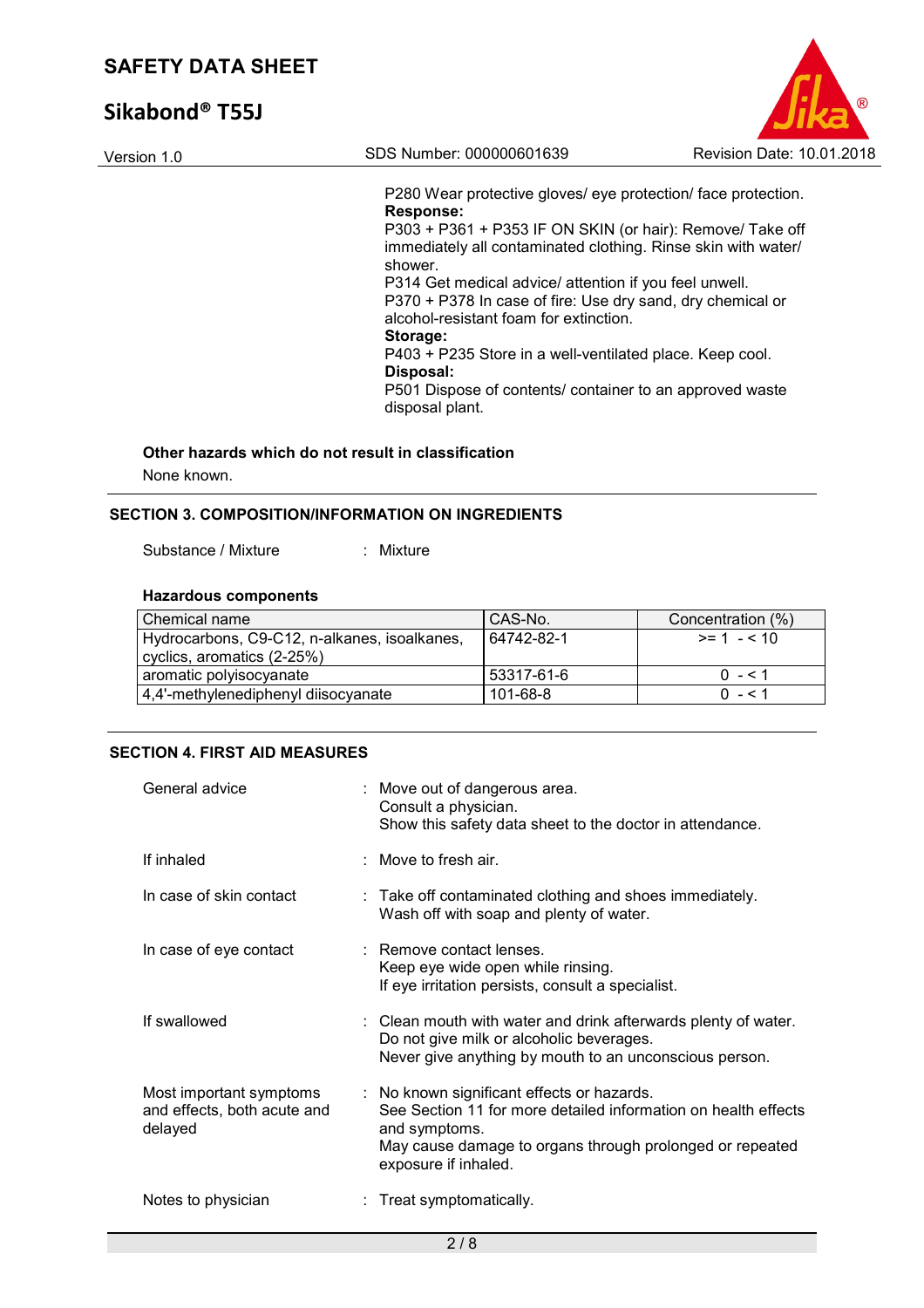# **Sikabond® T55J**



#### **SECTION 5. FIREFIGHTING MEASURES**

| Suitable extinguishing media              | $:$ Alcohol-resistant foam<br>Carbon dioxide (CO2)<br>Dry chemical                            |
|-------------------------------------------|-----------------------------------------------------------------------------------------------|
| Unsuitable extinguishing<br>media         | : Water<br>High volume water jet                                                              |
| Specific hazards during fire-<br>fighting | : Do not use a solid water stream as it may scatter and spread<br>fire.                       |
| ucts                                      | Hazardous combustion prod- : No hazardous combustion products are known                       |
| Specific extinguishing meth-<br>ods       | : Use water spray to cool unopened containers.                                                |
| for firefighters                          | Special protective equipment : In the event of fire, wear self-contained breathing apparatus. |

### **SECTION 6. ACCIDENTAL RELEASE MEASURES**

| Personal precautions, protec-<br>tive equipment and emer-<br>gency procedures | : Use personal protective equipment.<br>Remove all sources of ignition.<br>Deny access to unprotected persons.                      |
|-------------------------------------------------------------------------------|-------------------------------------------------------------------------------------------------------------------------------------|
| Environmental precautions                                                     | : Prevent product from entering drains.<br>If the product contaminates rivers and lakes or drains inform<br>respective authorities. |
| Methods and materials for<br>containment and cleaning up                      | : Soak up with inert absorbent material (e.g. sand, silica gel,<br>acid binder, universal binder, sawdust).                         |

## **SECTION 7. HANDLING AND STORAGE**

| Advice on protection against<br>fire and explosion | : Use explosion-proof equipment. Keep away from<br>heat/sparks/open flames/hot surfaces. No smoking. Take pre-<br>cautionary measures against electrostatic discharges.                                                                                                                                                                                                                                                                                                                                                                            |
|----------------------------------------------------|----------------------------------------------------------------------------------------------------------------------------------------------------------------------------------------------------------------------------------------------------------------------------------------------------------------------------------------------------------------------------------------------------------------------------------------------------------------------------------------------------------------------------------------------------|
| Advice on safe handling                            | : Do not breathe vapours or spray mist.<br>Avoid exceeding the given occupational exposure limits (see<br>section 8).<br>For personal protection see section 8.<br>Smoking, eating and drinking should be prohibited in the ap-<br>plication area.<br>Take precautionary measures against static discharge.<br>Open drum carefully as content may be under pressure.<br>Take necessary action to avoid static electricity discharge<br>(which might cause ignition of organic vapours).<br>Follow standard hygiene measures when handling chemical |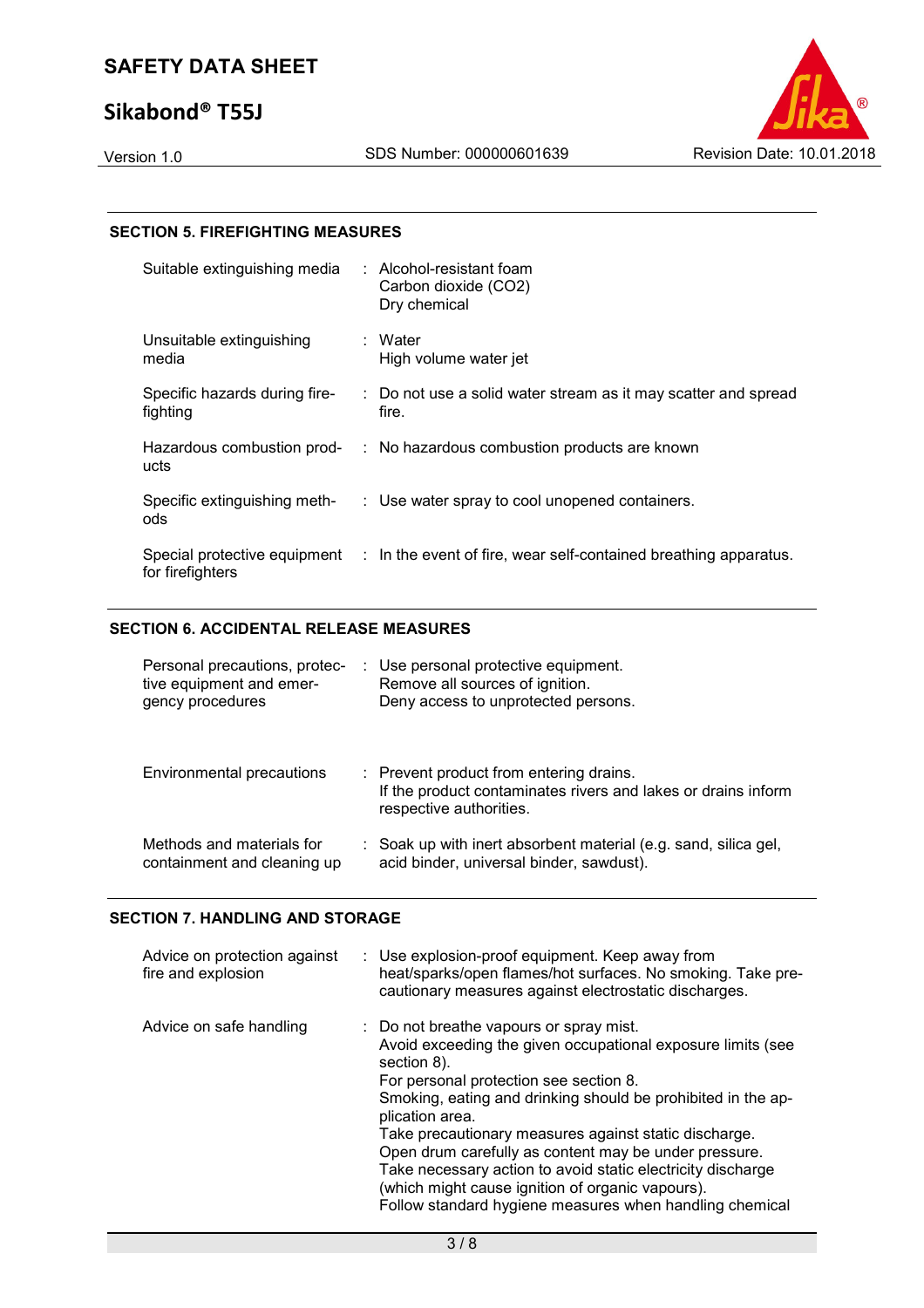# **Sikabond® T55J**

| Version 1.0                 | SDS Number: 000000601639                                                                                                                                                                          | Revision Date: 10.01.2018 |
|-----------------------------|---------------------------------------------------------------------------------------------------------------------------------------------------------------------------------------------------|---------------------------|
|                             | products                                                                                                                                                                                          |                           |
| Hygiene measures            | : Handle in accordance with good industrial hygiene and safety<br>practice.<br>When using do not eat or drink.<br>When using do not smoke.<br>Wash hands before breaks and at the end of workday. |                           |
| Conditions for safe storage | : Store in original container.<br>Keep in a well-ventilated place.<br>Observe label precautions.<br>Store in accordance with local regulations.                                                   |                           |
|                             |                                                                                                                                                                                                   |                           |

## **SECTION 8. EXPOSURE CONTROLS/PERSONAL PROTECTION**

### **Components with workplace control parameters**

| Components                               | CAS-No.                                                                               | Value type<br>(Form of<br>exposure) | Control parame-<br>ters / Permissible<br>concentration | <b>Basis</b> |
|------------------------------------------|---------------------------------------------------------------------------------------|-------------------------------------|--------------------------------------------------------|--------------|
| 4,4'-methylenediphenyl diiso-<br>cyanate | $101 - 68 - 8$                                                                        | <b>TWA</b>                          | $0.02$ mg/m $3$<br>(NCO)                               | AU OEL       |
|                                          |                                                                                       | Further information: Sensitiser     |                                                        |              |
|                                          |                                                                                       | <b>STEL</b>                         | $0.07$ mg/m $3$<br>(NCO)                               | AU OEL       |
|                                          |                                                                                       | Further information: Sensitiser     |                                                        |              |
|                                          |                                                                                       | <b>TWA</b>                          | $0.02$ mg/m $3$<br>(NCO)                               | AU OEL       |
|                                          | Further information: Category 2 (Carc. 2) Suspected human car-<br>cinogen, Sensitiser |                                     |                                                        |              |
|                                          |                                                                                       | <b>STEL</b>                         | $0.07$ mg/m $3$<br>(NCO)                               | AU OEL       |
|                                          | Further information: Category 2 (Carc. 2) Suspected human car-<br>cinogen, Sensitiser |                                     |                                                        |              |

## **Personal protective equipment**

| Respiratory protection   | : Use respiratory protection unless adequate local exhaust<br>ventilation is provided or exposure assessment demonstrates<br>that exposures are within recommended exposure guidelines.<br>The filter class for the respirator must be suitable for the max-<br>imum expected contaminant concentration<br>(gas/vapour/aerosol/particulates) that may arise when han-<br>dling the product. If this concentration is exceeded, self-<br>contained breathing apparatus must be used. |
|--------------------------|-------------------------------------------------------------------------------------------------------------------------------------------------------------------------------------------------------------------------------------------------------------------------------------------------------------------------------------------------------------------------------------------------------------------------------------------------------------------------------------|
| Hand protection          | : Chemical-resistant, impervious gloves complying with an ap-<br>proved standard should be worn at all times when handling<br>chemical products if a risk assessment indicates this is nec-<br>essary.                                                                                                                                                                                                                                                                              |
| Eye protection           | : Safety eyewear complying with an approved standard should<br>be used when a risk assessment indicates this is necessary.                                                                                                                                                                                                                                                                                                                                                          |
| Skin and body protection | : Choose body protection in relation to its type, to the concen-<br>tration and amount of dangerous substances, and to the spe-                                                                                                                                                                                                                                                                                                                                                     |

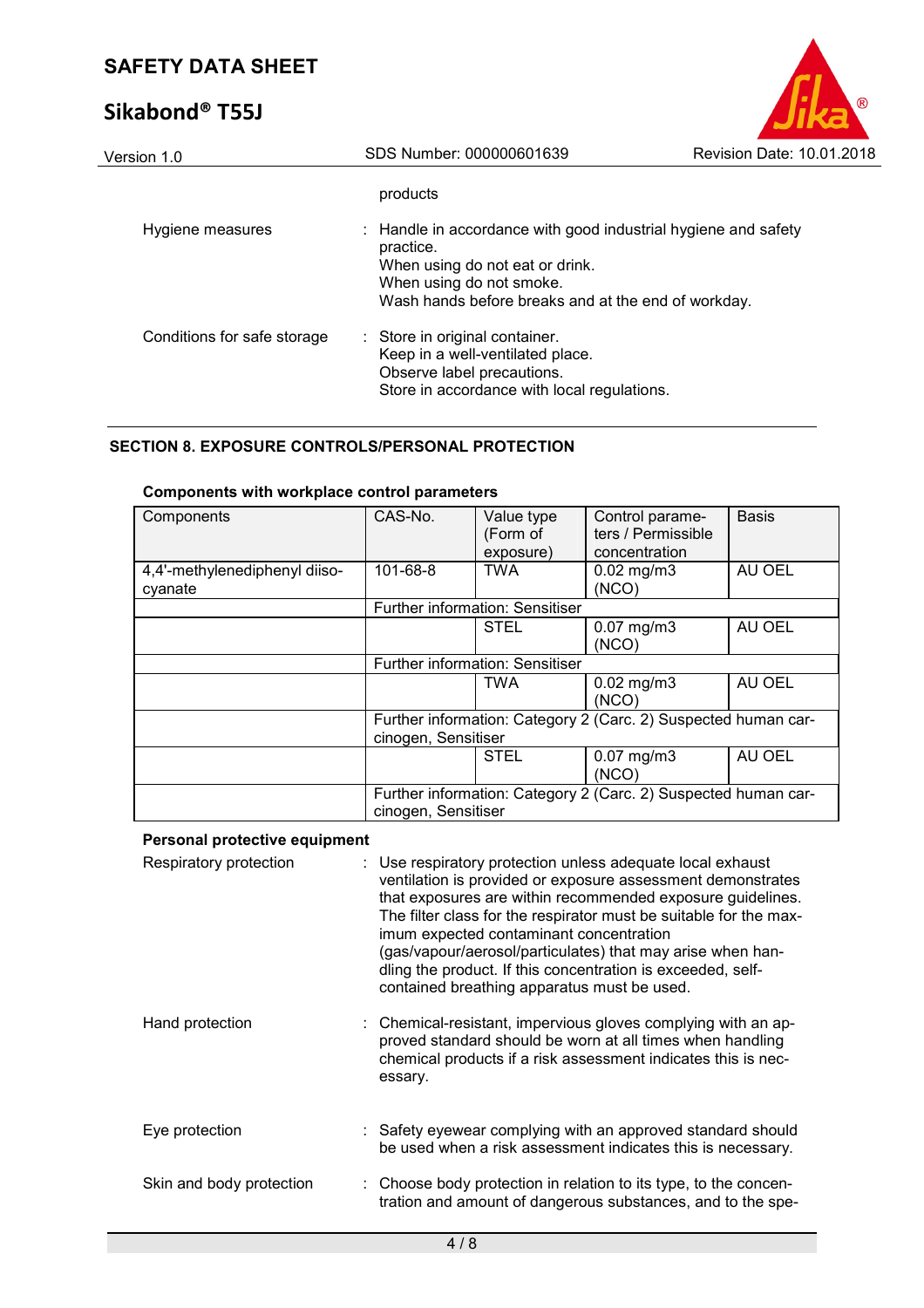# **Sikabond® T55J**



cific work-place.

# **SECTION 9. PHYSICAL AND CHEMICAL PROPERTIES**

| Appearance                              |    | : paste                                  |
|-----------------------------------------|----|------------------------------------------|
| Colour                                  |    | light brown                              |
| Odour                                   |    | : ester-like                             |
| <b>Odour Threshold</b>                  |    | : No data available                      |
| рH                                      |    | No data available                        |
| Melting point/range / Freezing<br>point |    | : No data available                      |
| Boiling point/boiling range             |    | No data available                        |
| Flash point                             |    | ca. 38 °C (100 °F)<br>Method: closed cup |
| Evaporation rate                        |    | : No data available                      |
| Flammability                            |    | No data available                        |
| Upper explosion limit                   |    | No data available                        |
| Lower explosion limit                   |    | No data available                        |
| Vapour pressure                         |    | 0.01 hPa (0.01 mmHg)                     |
| Relative vapour density                 | t. | No data available                        |
| Density                                 |    | : ca. 1.37 g/cm3 (23 °C (73 °F) ())      |
| Solubility(ies)<br>Water solubility     |    | insoluble                                |
| Partition coefficient: n-               |    | No data available                        |
| octanol/water                           |    |                                          |
| Auto-ignition temperature               |    | : No data available                      |
| Decomposition temperature               |    | : No data available                      |
| Viscosity<br>Viscosity, dynamic         |    | No data available                        |
| Viscosity, kinematic                    |    | $> 7$ mm2/s (40 °C)                      |
| <b>Explosive properties</b>             |    | No data available                        |
| Molecular weight                        |    | No data available                        |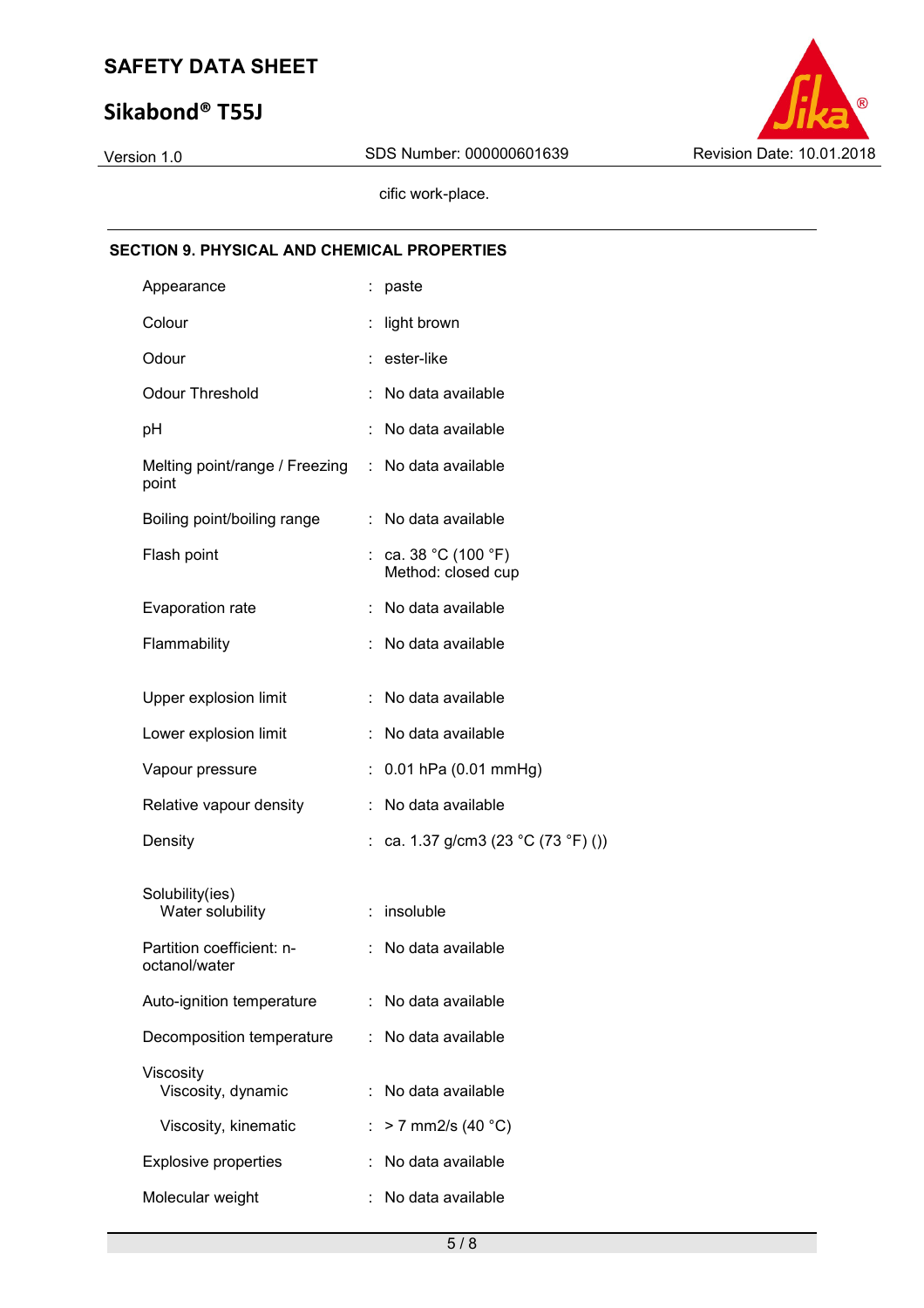# **Sikabond® T55J**

#### **SECTION 10. STABILITY AND REACTIVITY**

| Reactivity                              | : No dangerous reaction known under conditions of normal use.                                  |
|-----------------------------------------|------------------------------------------------------------------------------------------------|
| Chemical stability                      | : The product is chemically stable.                                                            |
| Possibility of hazardous reac-<br>tions | : Stable under recommended storage conditions.<br>Vapours may form explosive mixture with air. |
| Conditions to avoid                     | : Heat, flames and sparks.                                                                     |
| Incompatible materials                  | $\therefore$ No data available                                                                 |
|                                         |                                                                                                |

No decomposition if stored and applied as directed.

### **SECTION 11. TOXICOLOGICAL INFORMATION**

#### **Acute toxicity**

Not classified based on available information.

## **Components:**

**aromatic polyisocyanate:** 

Acute oral toxicity : LD50 Oral (Rat): > 5,000 mg/kg

#### **4,4'-methylenediphenyl diisocyanate:**

| Acute inhalation toxicity | $\therefore$ Acute toxicity estimate: 1.5 mg/l |
|---------------------------|------------------------------------------------|
|                           | Test atmosphere: dust/mist                     |
|                           | Method: Expert judgement                       |

### **Skin corrosion/irritation**

Not classified based on available information.

#### **Serious eye damage/eye irritation**

Not classified based on available information.

#### **Respiratory or skin sensitisation**

Skin sensitisation: Not classified based on available information. Respiratory sensitisation: Not classified based on available information.

#### **Chronic toxicity**

#### **Germ cell mutagenicity**

Not classified based on available information.

#### **Carcinogenicity**

Not classified based on available information.

#### **Reproductive toxicity**

Not classified based on available information.

#### **STOT - single exposure**

Not classified based on available information.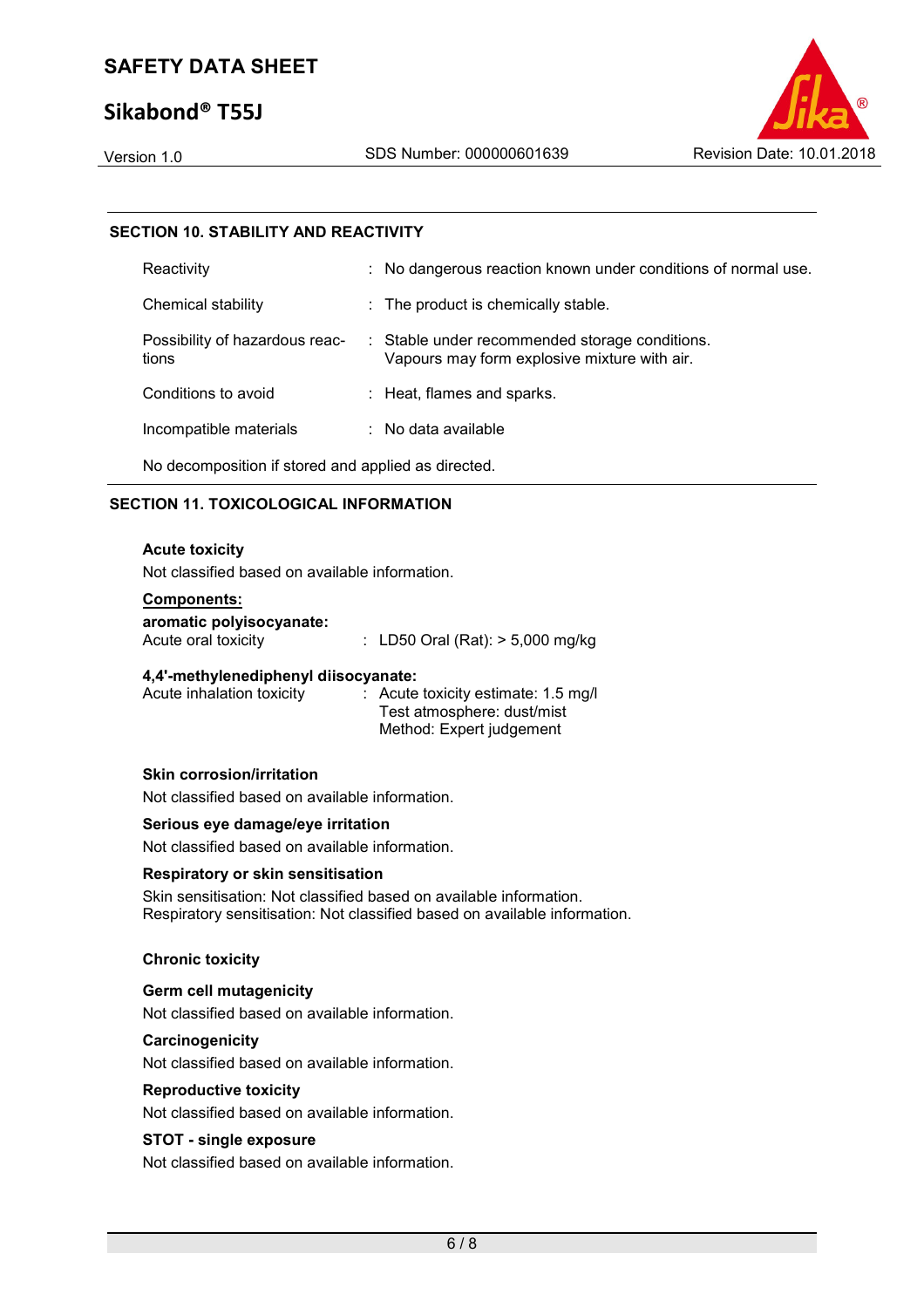# **Sikabond® T55J**



#### **STOT - repeated exposure**

May cause damage to organs (Central nervous system) through prolonged or repeated exposure if inhaled.

#### **Aspiration toxicity**

Not classified based on available information.

## **SECTION 12. ECOLOGICAL INFORMATION**

#### **Ecotoxicity**

No data available

**Persistence and degradability** 

No data available

**Bioaccumulative potential** 

No data available

# **Mobility in soil**

No data available

**Other adverse effects** 

#### **Product:**

Additional ecological information : Harmful to aquatic life with long lasting effects.

#### **SECTION 13. DISPOSAL CONSIDERATIONS**

| <b>Disposal methods</b> |                                                                                                                                                                                                                            |
|-------------------------|----------------------------------------------------------------------------------------------------------------------------------------------------------------------------------------------------------------------------|
| Waste from residues     | : The product should not be allowed to enter drains, water<br>courses or the soil.<br>Do not contaminate ponds, waterways or ditches with chemi-<br>cal or used container.<br>Send to a licensed waste management company. |
| Contaminated packaging  | : Empty remaining contents.<br>Dispose of as unused product.<br>Do not re-use empty containers.<br>Do not burn, or use a cutting torch on, the empty drum.                                                                 |

#### **SECTION 14. TRANSPORT INFORMATION**

**International Regulations IATA-DGR** Not dangerous goods **IMDG-Code** Not dangerous goods

## **Transport in bulk according to Annex II of MARPOL 73/78 and the IBC Code**

Not applicable for product as supplied.

**National Regulations ADG**